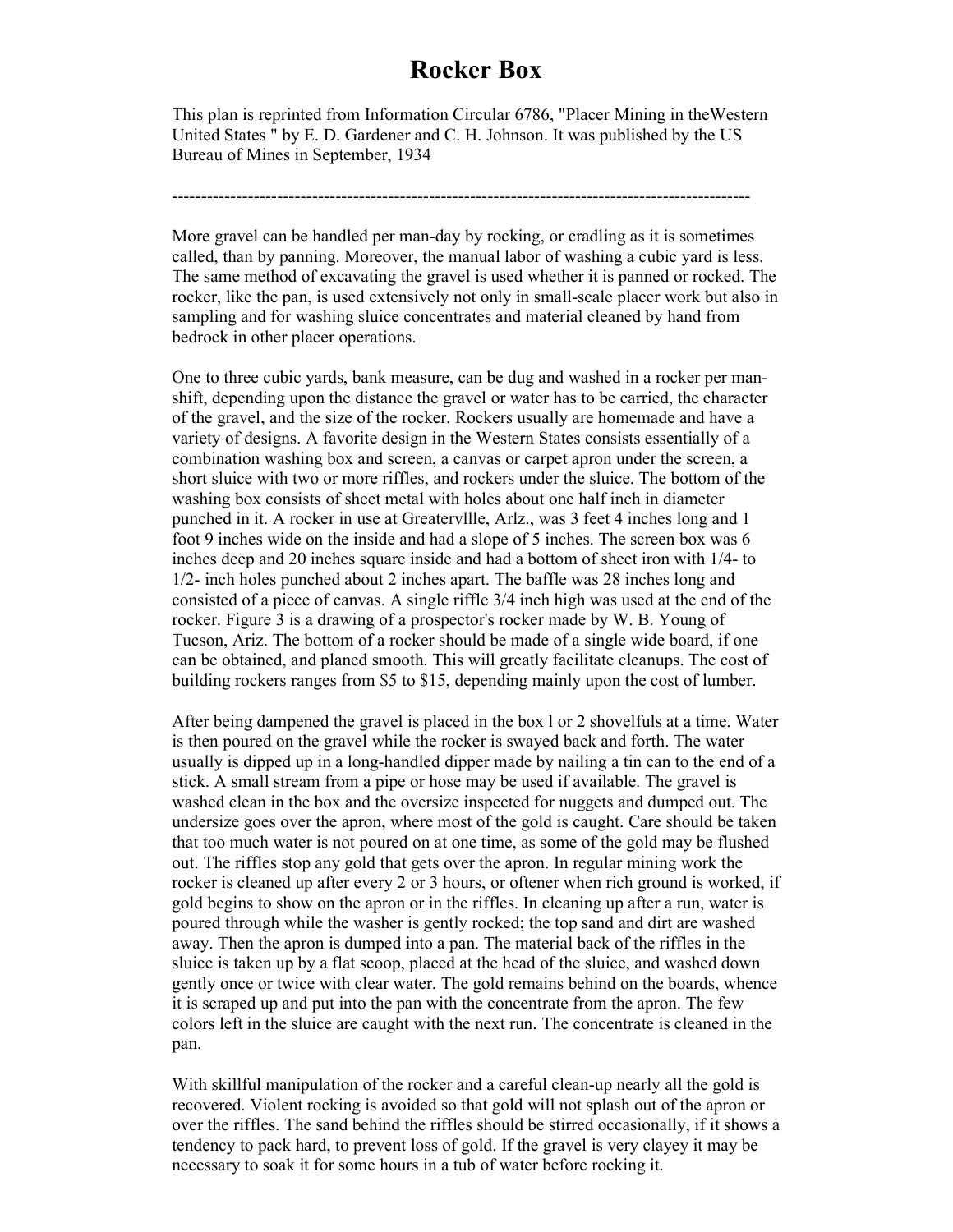When water is scarce two small reservoirs are constructed, one in front and the other in the rear of the rocker. The reservoir at the front serves as a settling basin; the overflow goes to the one at the rear where the water is used over again.

Power rockers,- The capacity of rockers may be increased by using power drives. The use of such a machine was illustrated by the operation Of George Graves in the Lynn district, Eureka County, Nev., during the summer of 1932. The rocker was 49 inches long, 27 inches wide at the top, and 21 inches wide at the bottom. It was 24 inches high in front and 21 inches at the rear. The screen had 5/8-inch round holes. The gold was caught on three aprons of canvas and wood. Riffles of 1/2- by 1/4-inch wooden strips were used on the aprons. The undersize from the screen passed over each apron in turn. Nearly all the gold was caught on the first apron. The slope of the aprons was 3 inches to the foot.

The device was rocked by an eccentric arm at the rate of forty 6-inch strokes per minute. The capacity of the machine with two men working was 1 cubic yard per hour. Where gravel was free of clay the capacity was said to be as great as 3 cubic yards per hour. The cost of the rocker and the engine for driving it was \$160. At \$4 per 8-hour shift and 1 cubic yard per hour the labor cost of washing the gravel would be \$1 per cubic yard.

A number of small machines patterned more or less after the power rocker are on the market. They usually are built of iron or steel and driven by small gasoline engines. Although of various designs they generally consist of a trommel or a shaking screen to remove coarse material, a short shaking sluice to save the gold, and a pump to circulate the water. Some of them contain a settling tank from which the solids are removed by a rake or drag. These machines have an advertised capacity of 1/2 to 2 1/2 cubic yards per hour and cost \$225 to \$700. No operating data are available.

.هُمْ:

Plans page 1 of 2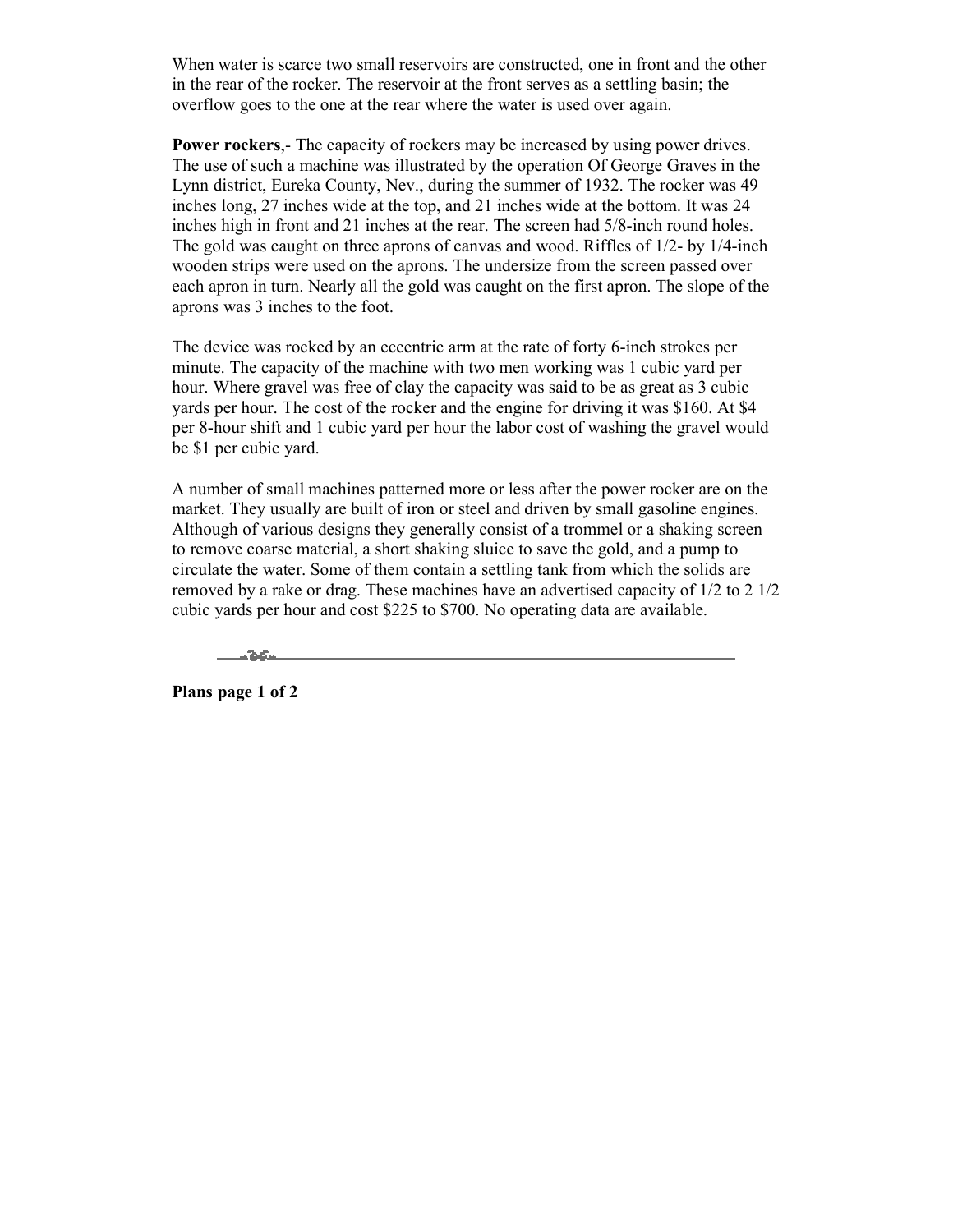

Plans page 2 of 2